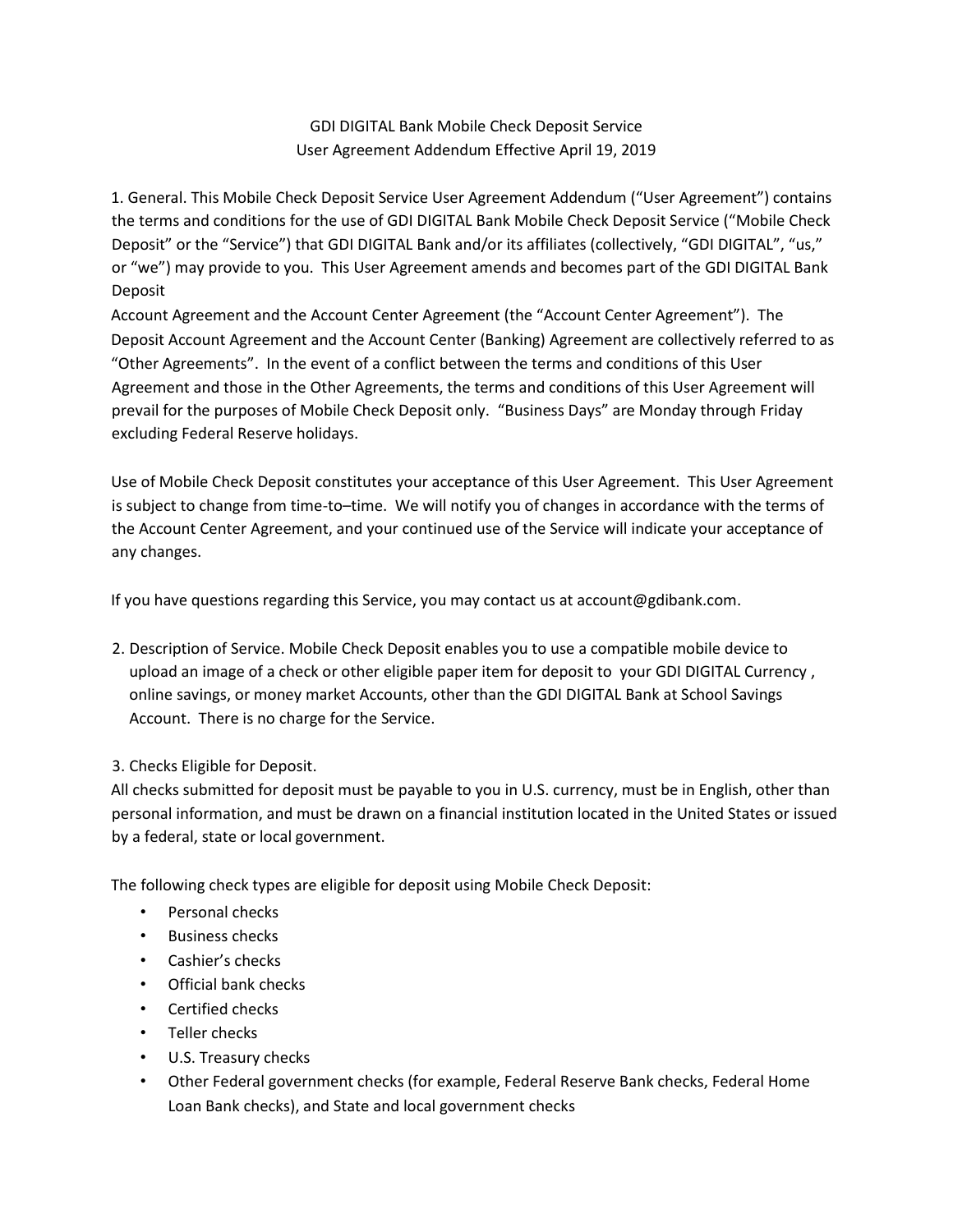The following items are not eligible for deposit using Mobile Check Deposit:

- Money orders
- Traveler's checks
- Savings bonds
- Checks drawn on foreign institutions located outside of the United States or in a language other than English
- Checks payable to any person or entity other than you.
- Substitute checks (as defined in Regulation CC and also known as "image replacement documents")

For checks deposited using Mobile Check Deposit, you must ensure the following requirements are met:

- a. the image you upload is legible, and includes the front and back of the check and the Magnetic Ink Character Recognition (MICR)-line information (e.g. routing number, account number printed at the bottom of the check);
- b. the check is denominated in U.S. dollars;
- c. the check is in English, other than personal information
- d. the check is payable to you, has all required endorsements and is labeled "for deposit only"; e. the check is not post-dated
- f. the check is not submitted for deposit after any expiration date listed on the check, and is not dated more than six (6) months prior to the date of deposit;
- g. the check has not previously been presented for payment through us or any other financial institution; and
- h. information from the item has not been used to create an electronic payment. Check images that do not conform to these requirements or any requirements as established from time-to-time by the Federal Reserve Board or any other applicable regulatory agency, clearinghouse or association, could be subject to a processing delay or rejection.
- 4. Your Representations to Us. Through your use of Mobile Check Deposit, for each check deposited, you represent and warrant to us that:
	- a. you are submitting an eligible check that meets all of the requirements described above;
	- b. you will not re-deposit the check to us or any other bank or service or entity, unless we advise you to do so;
	- c. you will not endorse this check to any other individual or entity, or provide the check information to another person to create an electronic payment;
	- d. the check image is a complete and accurate representation of the front and back of a negotiable check that you are entitled to enforce;
	- e. you have not presented the check or check image for deposit anywhere else and we will not sustain a loss in the instance that the check was deposited elsewhere; and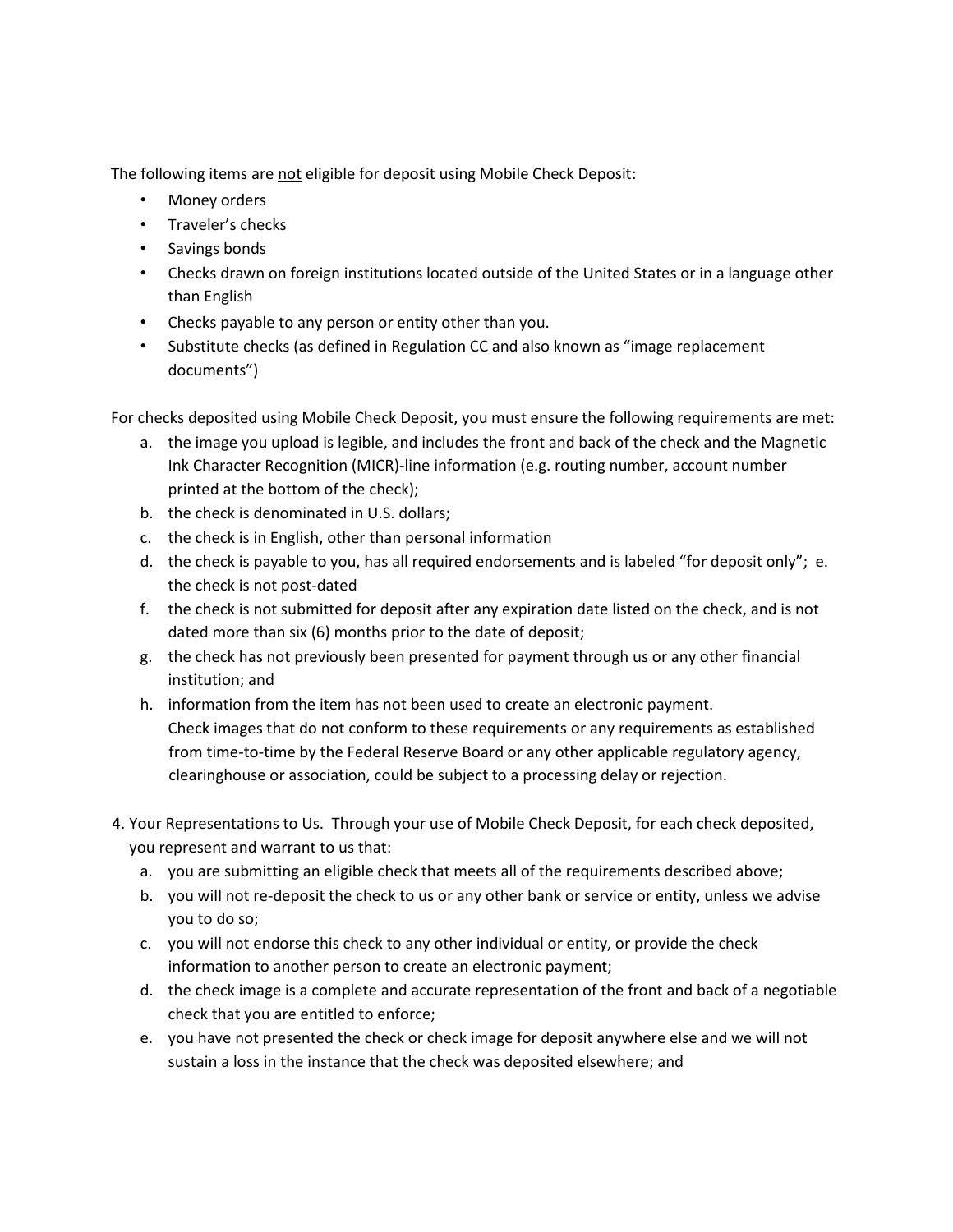- f. all signatures on the check image are authentic and authorized, the check has not been altered, and the check does not contain any other information that is fraudulent or unauthorized by the purported maker of the check.
- 5. Deposit Limits. We reserve the right to impose single and aggregate limits on the amount(s) and/or number of checks that you deposit using Mobile Check Deposit on a daily and rolling thirty calendar day basis, by account types, and based on a variety of other factors. The amount you will be able to deposit will be enforced on a customer level. If you have exceeded any limits that might apply to your use of Mobile Check Deposit with your Account(s) a message within GDI DIGITAL's mobile application for the Account Center ("Mobile App") will notify you and you will be prevented from depositing checks through the Service until the limit is no longer exceeded. If you exceed the applicable limits, you can mail your checks for deposit to us. We reserve the right to modify these limits from time-totime, based on factors that we deem to be relevant. We reserve the right to reject any check transmitted through the Service, at our discretion, without liability to you.
- 6. Receipt of Checks. All checks received by us through Mobile Check Deposit are subject to review before posting to your Account. We have the right to modify your deposit instructions if we find an error in those instructions. Such changes may include, for example, correction of a deposit amount or correction of a bank routing number.

A check deposit shall be deemed received by us when you receive an email confirmation from us that we have received it. Receipt of such confirmation does not ensure that the transmission was error-free or complete. Checks received by us before 6:30 pm Eastern Time on a Business Day will be posted to your Account the same day, unless rejected by us. Checks received by us any time on a non-Business Day or after 6:30 pm Eastern Time on a Business Day will be posted to your Account as of and considered received on the next Business Day after the day of your transmission, unless rejected by us. If we reject a check, we may further review it and then either (a) post it to your Account and consider it received for deposit on another Business Day, or (b) notify you of the rejection through the Secure Message Center (SMC), which can be accessed by logging into the Account Center at gdibank.com or using the GDI DIGITAL Mobile App.

By uploading a check image, you agree that we are authorized to treat that check image as though it is the original paper check, except for purposes of funds availability. The manner in which the checks are cleared, presented for payment, and collected shall be in our sole discretion subject to the Deposit Account Agreement governing your Account.

7. Availability of Funds. Checks transmitted using Mobile Check Deposit are not subject to the funds availability requirements of Regulation CC. However, availability of funds from checks deposited through Mobile Check Deposit follows the general availability rules for check deposits set forth in the Funds Availability policy (which is disclosed in Section 15(a) of the Deposit Account Agreement).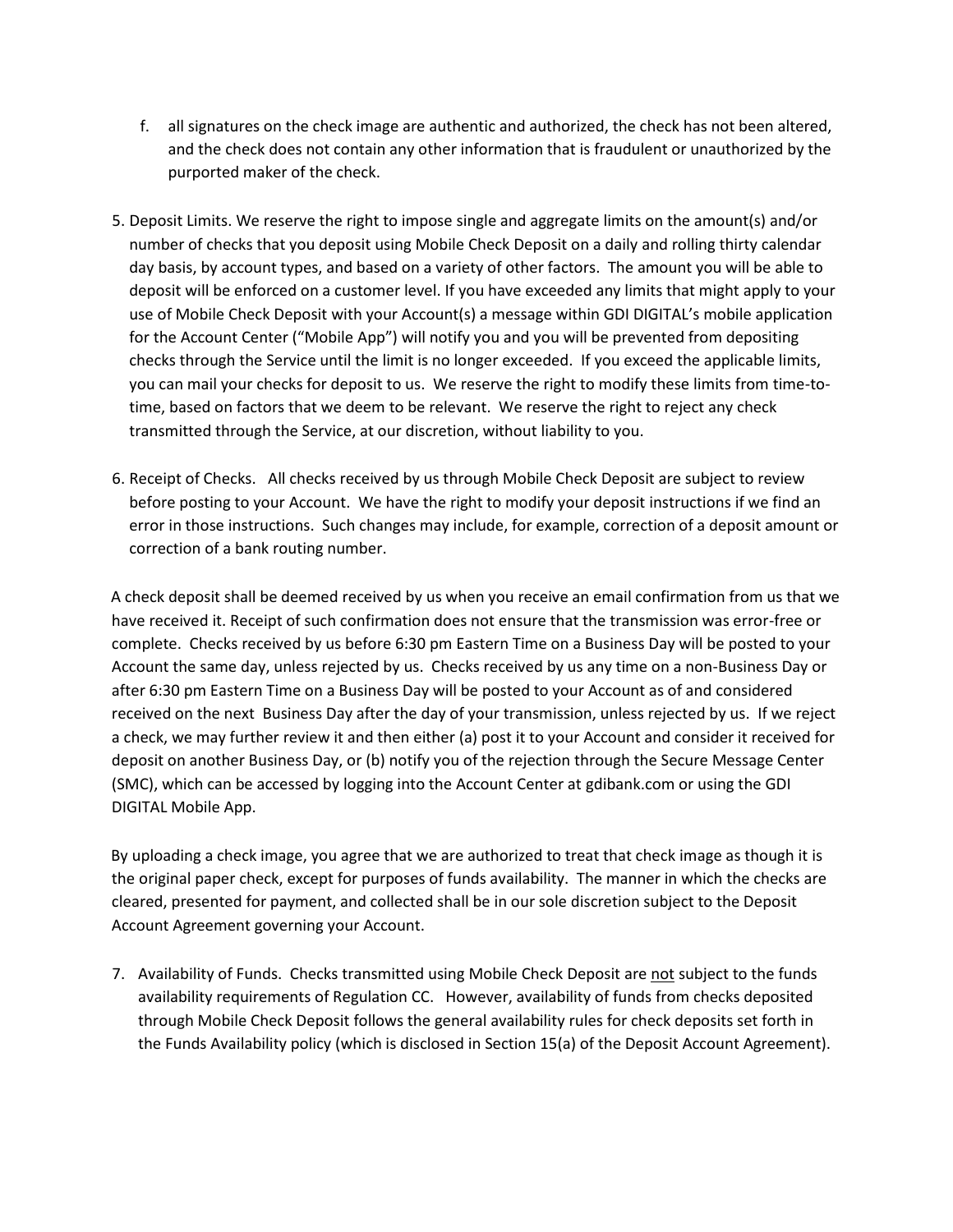The availability of funds may, in our discretion, be delayed for a longer period of time if we have concerns regarding the collectability of the check, as set forth in the delayed availability section of the Funds Availability Policy (See Section 15(a)(iii) of the Deposit Account Agreement).

You may check the Account Center or Mobile App for the status of your deposit and the availability of the funds for withdrawal.

8. Disposal of Transmitted Items. You should keep all checks presented to us using Mobile Check Deposit in a safe place for at least 2 Business Days from the date of the deposit and you are able to verify that your check(s) have posted to your Account as expected before you permanently destroy them.

If requested by us within 2 Business Days from the date of your deposit, you agree to promptly provide to us the original check (or a legible copy of the front and back of the check) to aid us in the clearing and collection process or to help us resolve claims by third parties or in support of any internal auditing purposes. Failure to provide the original check or a legible copy of the front and back of the check at our request, may result in the rejection of your deposit.

- 9. Access to the Service. We reserve the right to change, suspend or discontinue your access to Mobile Check Deposit, in whole or in part, at any time, at our sole discretion without prior notice to you. Service denial can result from various events including, but not limited to, any of the following:
	- a. any breach of this User Agreement or Other Agreements;
	- b. legal judgments against you;
	- c. changes in the status of any of your accounts with GDI DIGITAL;
	- d. governmental advice; or
	- e. return of deposited items due to non-sufficient funds, fraud or any other reason.

You may use Mobile Check Deposit only for non-business, personal use, in accordance with this User Agreement.

When using Mobile Check Deposit, it is possible that you may experience technical or other difficulties. We are not responsible for any technical or other difficulties using the Service or for any damages that you may incur as a result.

We reserve the right, in our sole discretion, to change, modify, add, or remove portions of Mobile Check Deposit.

10. Hardware and Software. In order to use Mobile Check Deposit, you must obtain and maintain, at your expense, compatible hardware (a smartphone) and software, and have access to the Internet, and have downloaded GDI DIGITAL's Mobile App from GDI DIGITAL-authorized distribution channels and install it on your smartphone. Mobile Check Deposit is designed to operate with a variety of common models of smartphone that are equipped with 2-megapixel or better camera resolution.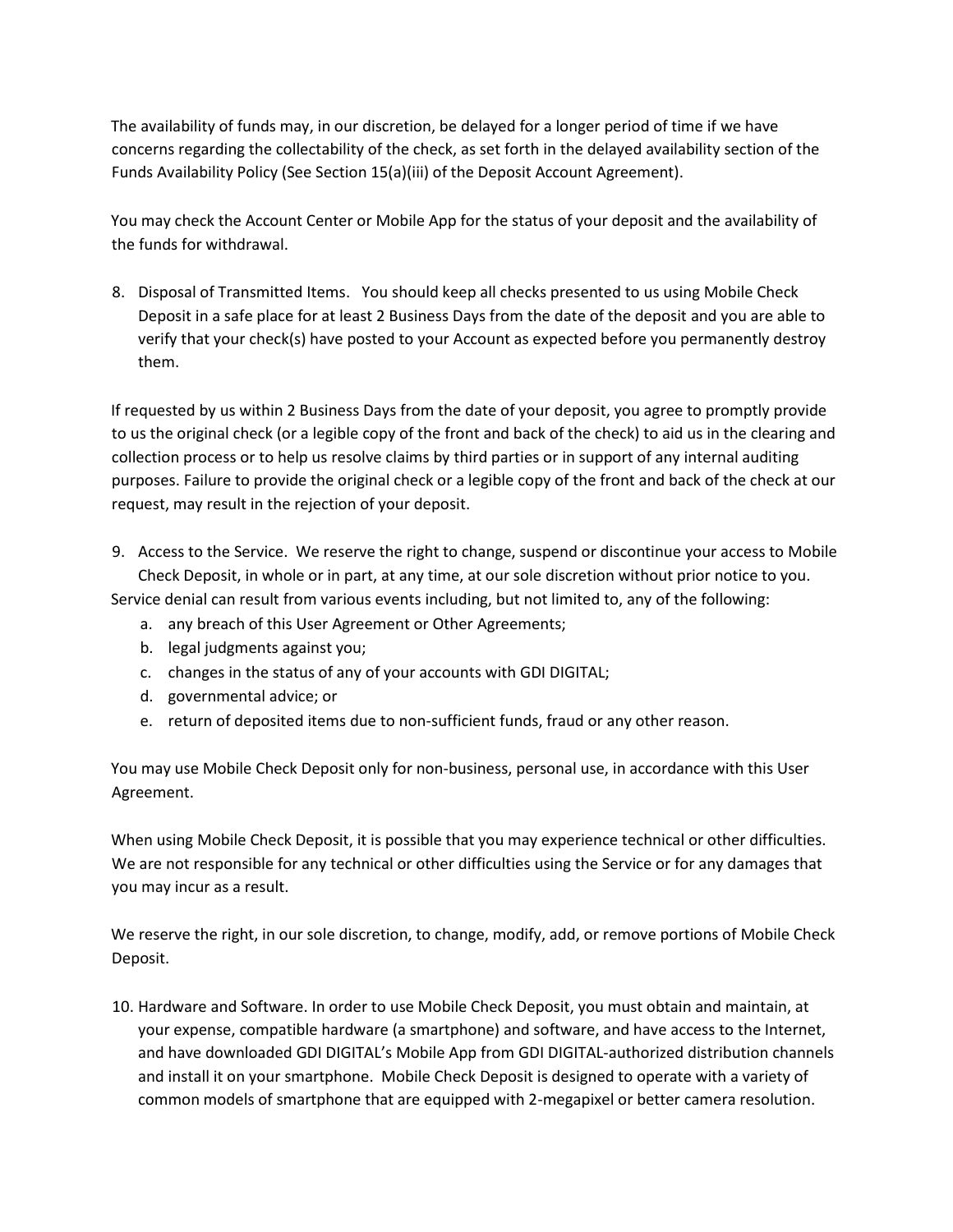Any such third-party hardware and software is subject to the terms and conditions of the agreements you enter into directly with the third party providers.

GDI DIGITAL is not responsible for providing any third party software you may need to make the Service function on your smartphone.

- 11. Errors. You agree to notify us immediately of any suspected errors regarding checks deposited through Mobile Check Deposit. Unless you notify us within 60 days of receiving your regular GDI DIGITAL account statement, all check deposits made through Mobile Check Deposit and reflected on that account statement shall be deemed correct and you will forfeit your right to make a claim against us for any losses you might incur.
- 12. Ownership & License. You agree that we retain all ownership and proprietary rights in the Service, associated content, technology, Mobile App, and website(s), including all improvements, modifications, and derivative works (collectively, the "Product"). We grant, and you accept for the term of this User Agreement, a non-exclusive, non-assignable, non-transferable, non-sublicenseable, revocable, limited right and license to use the Product in connection with your Accounts. You may not copy, reproduce, distribute or create derivative works from the Product and agree not to reverse engineer or reverse compile any of the technology used to provide the Service.

13. DISCLAIMER OF WARRANTIES. YOU AGREE THAT YOUR USE OF MOBILE CHECK DEPOSIT AND ALL INFORMATION AND CONTENT (INCLUDING THAT OF THIRD PARTIES) IS AT YOUR RISK AND IS PROVIDED ON AN "AS IS" AND "AS AVAILABLE" BASIS. WE DISCLAIM ALL WARRANTIES OF ANY KIND AS TO THE USE OF THE SERVICE, WHETHER EXPRESS OR IMPLIED, INCLUDING, BUT NOT LIMITED TO THE IMPLIED WARRANTIES OF MERCHANTABILITY, FITNESS FOR A PARTICULAR PURPOSE AND NONINFRINGEMENT. WE MAKE NO WARRANTY THAT THE SERVICE (i) WILL MEET YOUR REQUIREMENTS, (ii) WILL BE UNINTERRUPTED, TIMELY, SECURE, OR ERROR-FREE, (iii) WILL DELIVER ACCURATE OR RELIABLE RESULTS, AND (iv) WILL BE CORRECTED IF ANY ERRORS ARE IDENTIFIED IN THE SERVICE OR TECHNOLOGY.

14. LIMITATION OF LIABILITY. YOU AGREE THAT GDI DIGITAL WILL NOT BE LIABLE FOR ANY DIRECT, INDIRECT, INCIDENTAL, SPECIAL, CONSEQUENTIAL OR EXEMPLARY DAMAGES, INCLUDING, BUT NOT LIMITED TO DAMAGES FOR LOSS OF PROFITS, GOODWILL, USE, DATA OR OTHER LOSSES INCURRED BY YOU OR ANY THIRD PARTY ARISING FROM OR RELATED TO THE USE OF, INABILITY TO USE, OR THE TERMINATION OF THE USE OF THIS SERVICE, REGARDLESS OF THE FORM OF ACTION OR CLAIM (WHETHER IN CONTRACT, TORT, STRICT LIABILITY OR OTHERWISE), EVEN IF GDI DIGITAL HAS BEEN INFORMED OF THE POSSIBILITY THEREOF.

15. INDEMNIFICATION. IN ADDITION TO THE INDEMNITIES SET FORTH IN THE OTHER AGREEMENTS, YOU AGREE TO INDEMNIFY AND HOLD HARMLESS GDI DIGITAL FROM ALL LOSSES INCURRED BY US FOR

CLAIMS AND DAMAGES RESULTING FROM BREACH OF THE WARRANTIES MADE BY YOU UNDER THIS